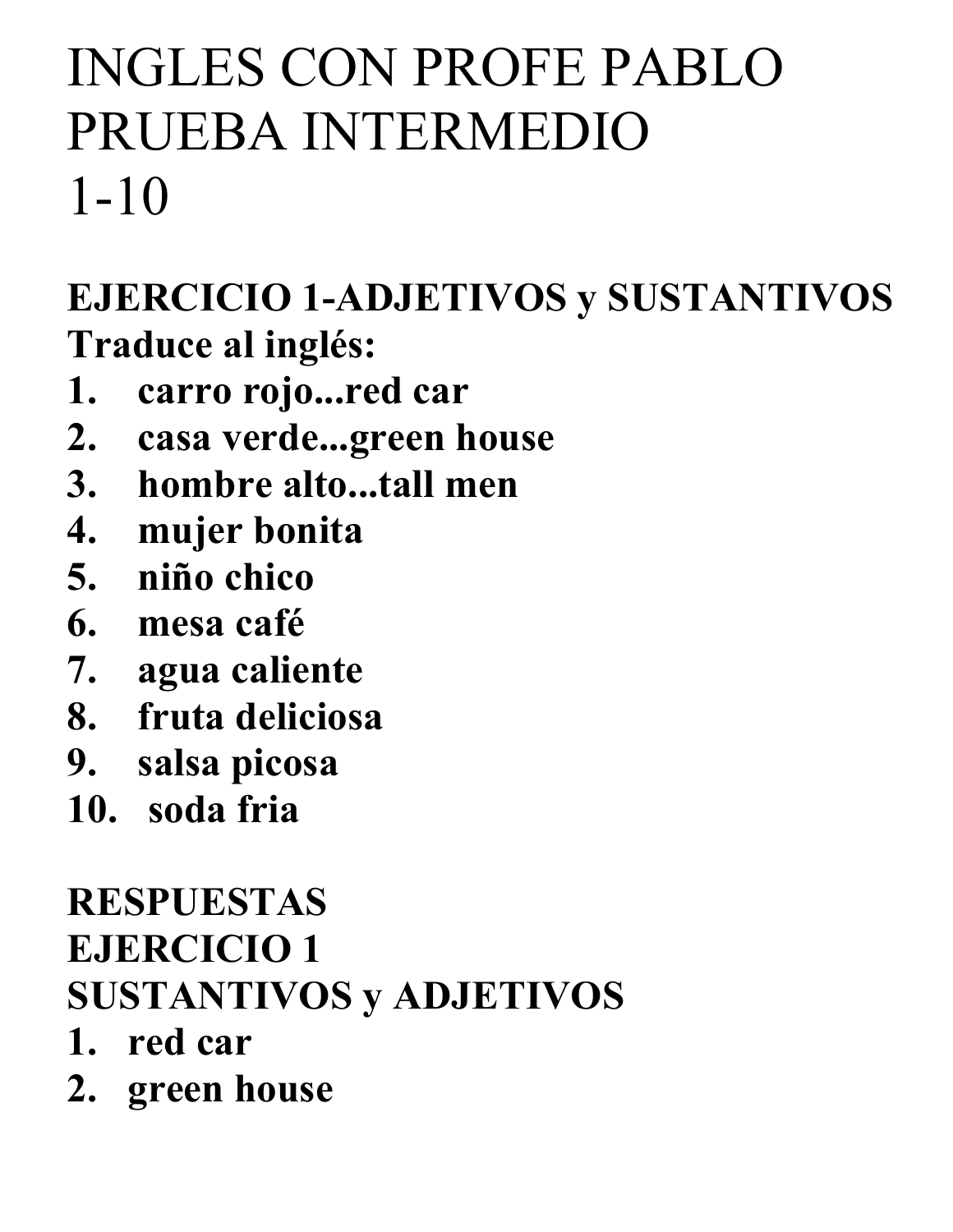- **3. tall man**
- **4. pretty woman**
- **5. small boy**
- **6. brown table**
- **7. hot water**
- **8. delicious fruit**
- **9. spicy salsa**
- **10. cold soda**

## **EJERCICIO 2 - PRONOMBRES Complete los enunciados con el pronombre indicado:**

- **1. \_\_\_\_\_\_\_\_ are my friend. Tu eres mi amigo.**
- **2. \_\_\_\_\_\_\_\_ went on a trip. Nosotros fuimos de viaje.**
- **3. \_\_\_\_\_\_\_\_ am a student. Yo soy un estudiante.**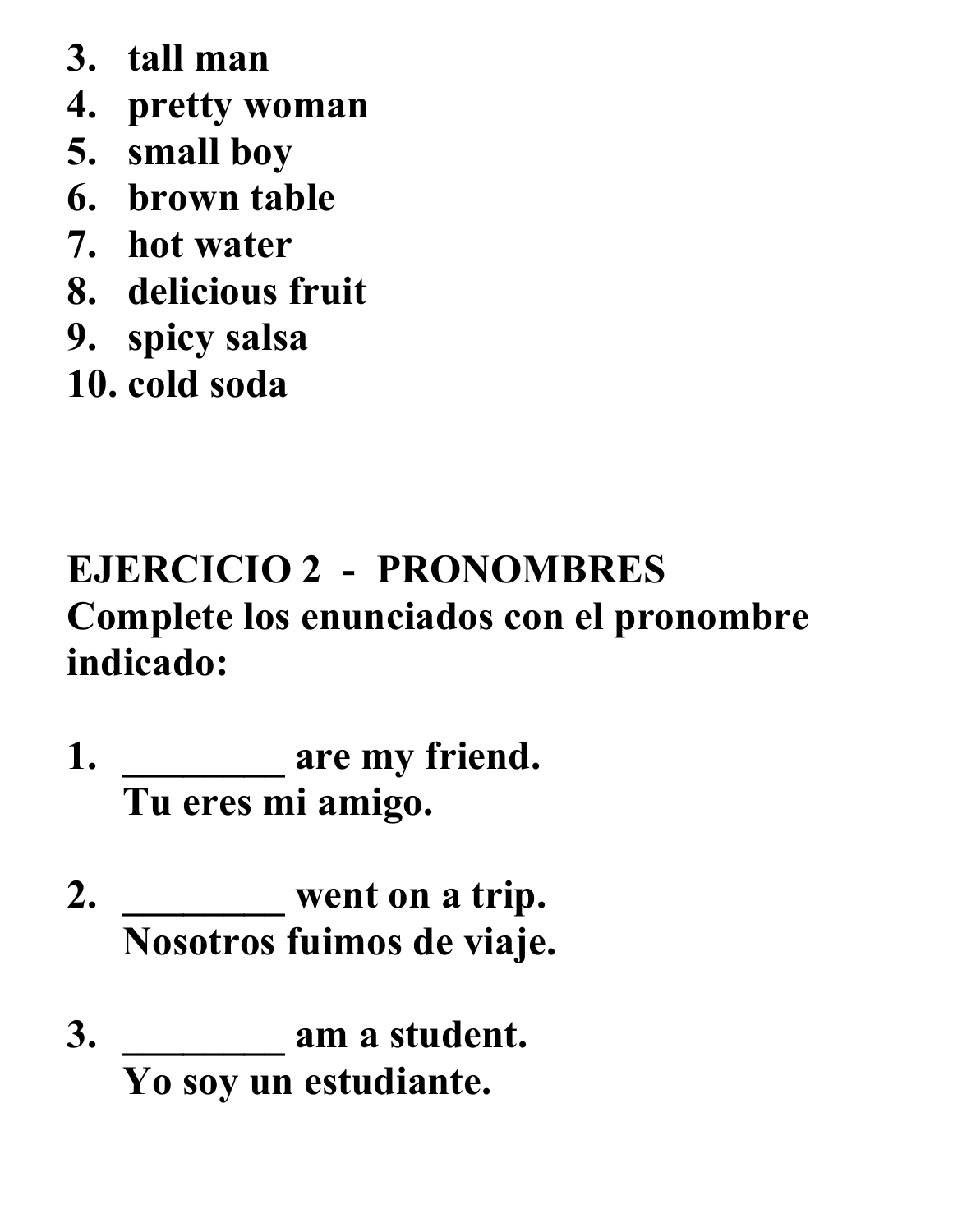- **4. \_\_\_\_\_\_\_\_ is not at home. Ella no esta en casa.**
- **5. \_\_\_\_\_\_\_\_ are happy. Ellas son felices.**
- **6. \_\_\_\_\_\_\_\_ (el) is a bad teacher.**
- **7. \_\_\_\_\_\_\_\_ (ellos) are intelligent students.**
- **8. \_\_\_\_\_\_\_\_ (nosotros) study English.**
- **9. \_\_\_\_\_\_\_\_ (es) is a difficult language.**
- **10. \_\_\_\_\_\_\_\_ (Ustedes) are bad boys.**

#### **RESPUESTAS EJERCICIO 2 PRONOMBRES 1. You 2. We 3. I**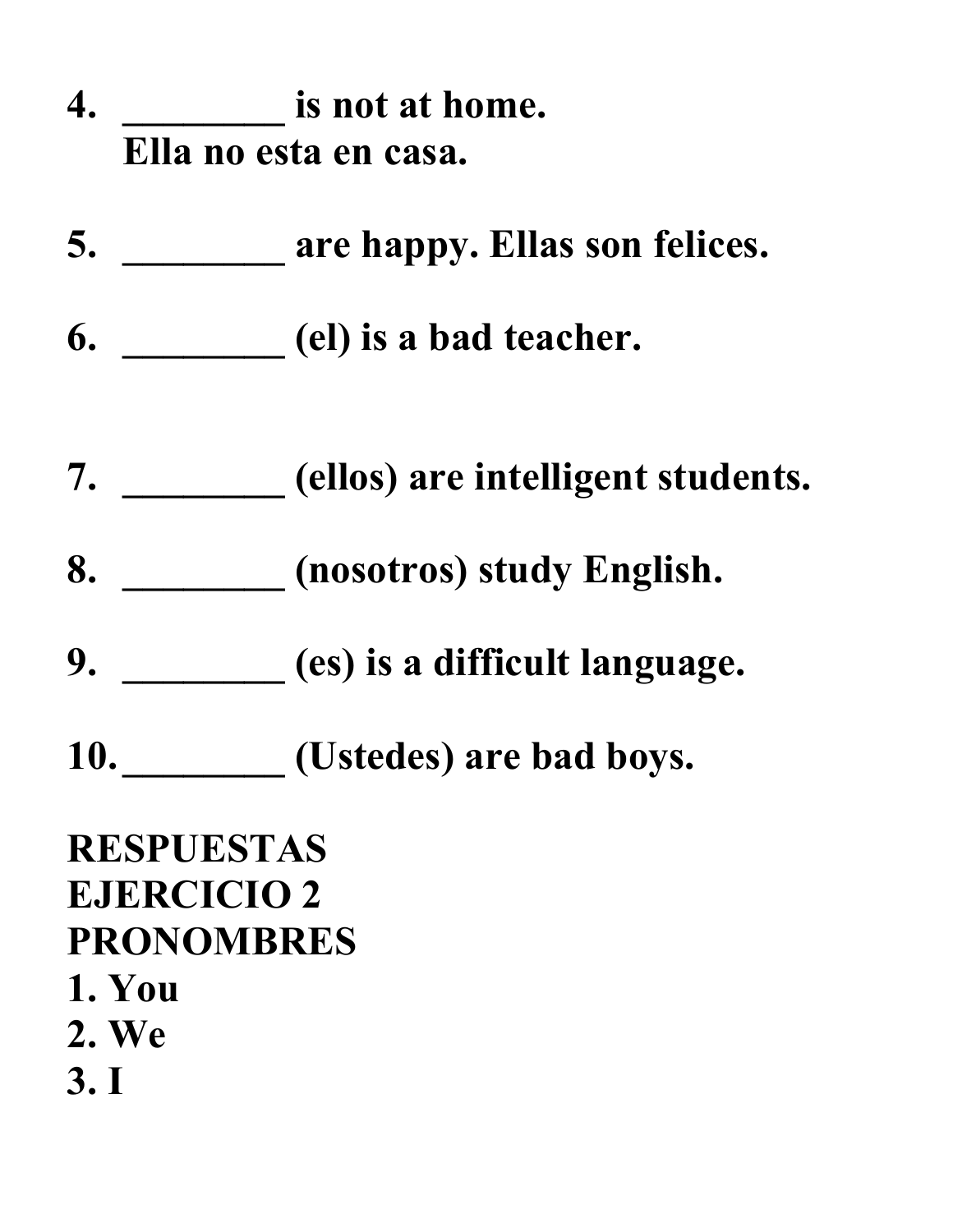## **4. She 5. They 6. He 7 They 8. we 9. It 10. You**

## **EJERCICIO 3 - EL VERBO TO BE Traduce al inglés los siguientes enunciados:**

- **1. Yo soy Lupe. \_\_\_\_\_\_\_\_\_\_\_\_\_\_\_\_\_\_\_\_\_\_\_\_\_**
- **2. Yo soy un estudiante.**

**\_\_\_\_\_\_\_\_\_\_\_\_\_\_\_\_\_\_\_\_**

- **3. Tu eres bonita. \_\_\_\_\_\_\_\_\_\_\_\_\_\_\_\_\_\_\_\_\_\_\_\_**
- **4. Tu estás aquí. \_\_\_\_\_\_\_\_\_\_\_\_\_\_\_\_\_\_\_\_\_\_\_\_\_**
- **5. El es un carpintero. \_\_\_\_\_\_\_\_\_\_\_\_\_\_\_\_\_\_\_\_\_**
- **6. Ella está en la casa azul. \_\_\_\_\_\_\_\_\_\_\_\_\_\_\_\_\_**
- **7. El es un perro. \_\_\_\_\_\_\_\_\_\_\_\_\_\_\_\_\_\_\_\_\_\_\_\_**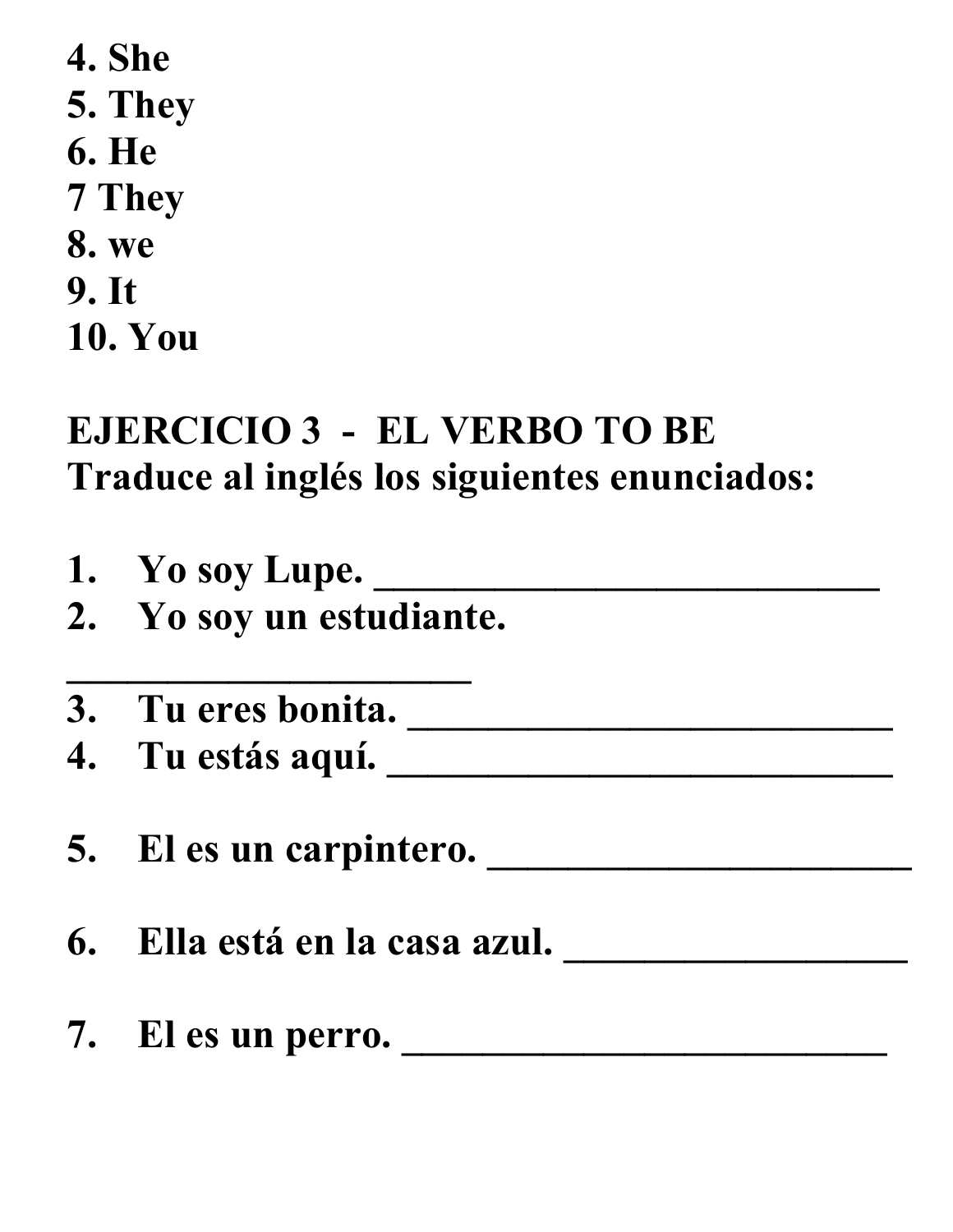- **8. Es un mapa. \_\_\_\_\_\_\_\_\_\_\_\_\_\_\_\_\_\_\_\_\_\_\_\_\_\_**
- **9. Nosotros estamos en Mexico. \_\_\_\_\_\_\_\_\_\_\_\_\_**
- **10. Ustedes están en Tijuana. \_\_\_\_\_\_\_\_\_\_\_\_\_\_\_\_**

## **RESPUESTAS EJERCICIO 3- EL VERBO "TO BE"**

- **1. I am Lupe.**
- **2. I am a student.**
- **3. You are pretty.**
- **4. You are here.**
- **5. He is a carpenter.**
- **6. She is in the blue house.**
- **7. It is a dog.**
- **8. It is a map.**
- **9. We are in Mexico.**
- **10. You are in Tijuana.**

#### **EJERCICIO 4**

**Traduce al inglés los siguientes enunciados - ¡usa un diccionario!**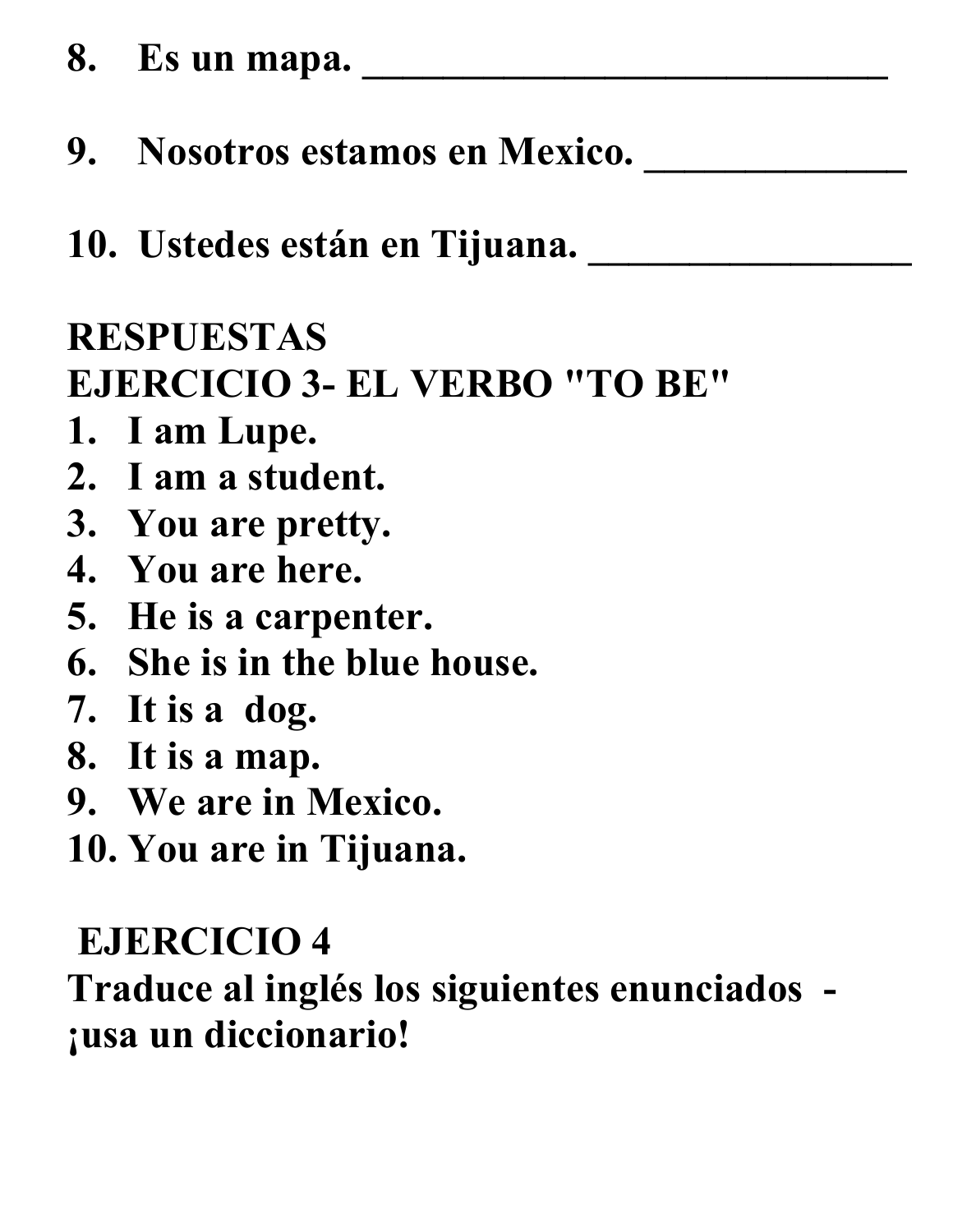| 1. Yo soy Lupe. |  |
|-----------------|--|
|                 |  |

**\_\_\_\_\_\_\_\_\_\_**

**\_\_\_\_\_\_\_\_\_\_**

#### **2. Yo soy un estudiante intelligente.**

| 3. Tu eres bonita.                  |  |  |
|-------------------------------------|--|--|
| 4. Tu estás aqui.                   |  |  |
| 5. El es un buen carpintero.        |  |  |
| 6. Ella está en una casa<br>grande. |  |  |
| 7. El es un perro chico.            |  |  |
| 8. Es un mapa blanca.               |  |  |
| 9. Ella estudia inglés.             |  |  |

**10. Ustedes son estudiantes de inglés.**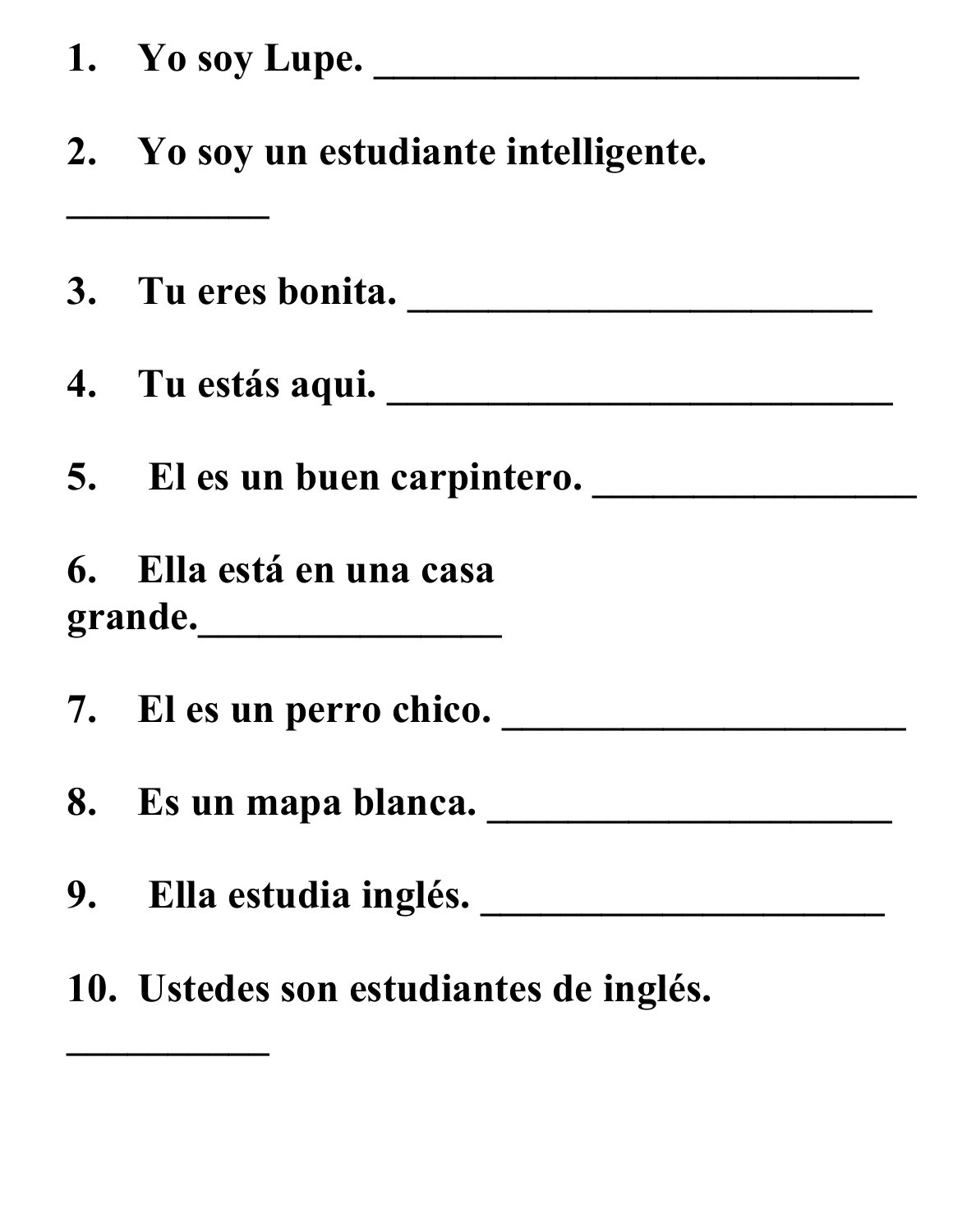## **RESPUESTAS EJERCICIO 4**

- **1. I am Lupe.**
- **2. I am an intelligent student.**
- **3. You are pretty.**
- **4. You are here.**
- **5. He is a good carpenter.**
- **6. She is in a big house.**
- **7. It is a small dog.**
- **8. It is a white map.**
- **9. She studies English.**
- **10. You are students of English.**
- **11. The milk is bad.**
- **12. The school is on the corner and it is big.**
- **13. The English class is here and it is interesting.**

#### **14. Richard is a boy and he lives in the United States.**

**15. The car is red and big and it goes fast.**

## **EXERCISE 5 - ARTICULOS-Escribe la palabra a o an en frente de las palabras:**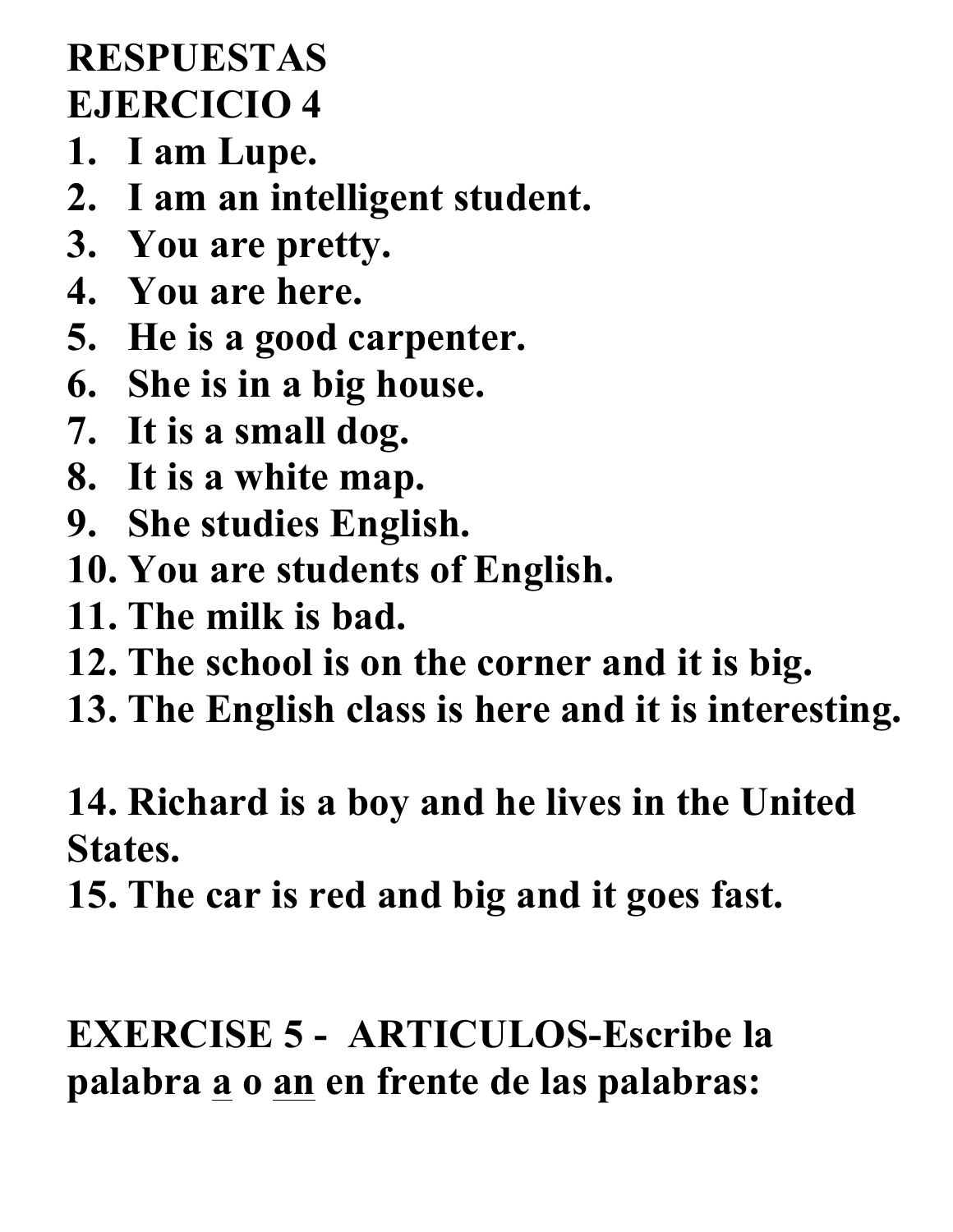- **1. \_\_\_\_ cat**
- **2. \_\_\_\_ dog**
- **3. \_\_\_\_ stove**
- **4. \_\_\_\_ lamp**
- **5. \_\_\_\_ boy**
- **6. \_\_\_\_ egg**
- **7. \_\_\_\_ elephant**
- **8. \_\_\_\_ table**
- **9. \_\_\_\_ orange**
- **10. \_\_\_\_ apple**

## **RESPUESTAS EJERCICIO 5 ARTICULOS**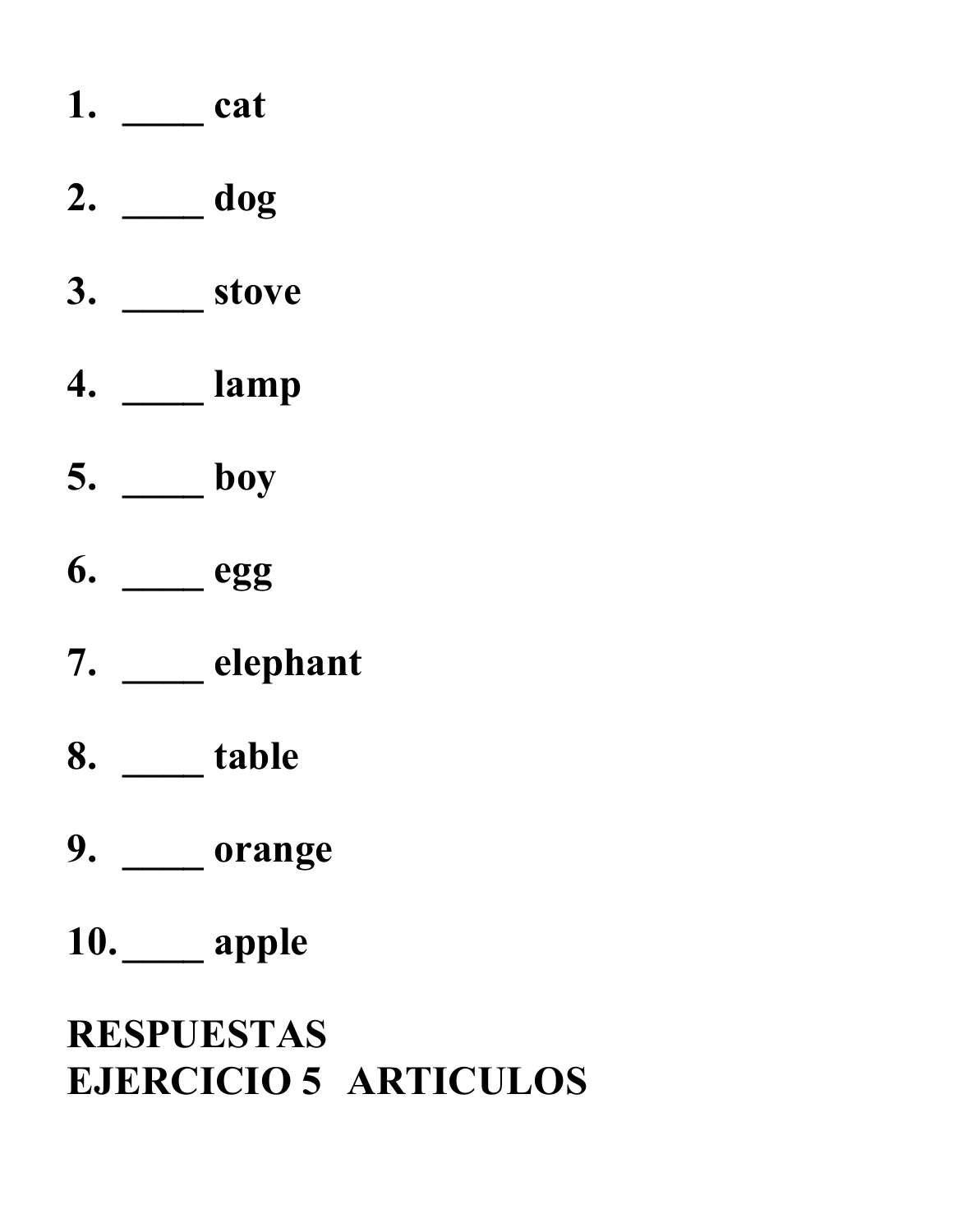- **1. a cat**
- **2. a dog**
- **3. a stove**
- **4. a lamp**
- **5. a boy**
- **6. an egg**
- **7. an elephant**
- **8. a table**
- **9. an orange**
- **10. an apple**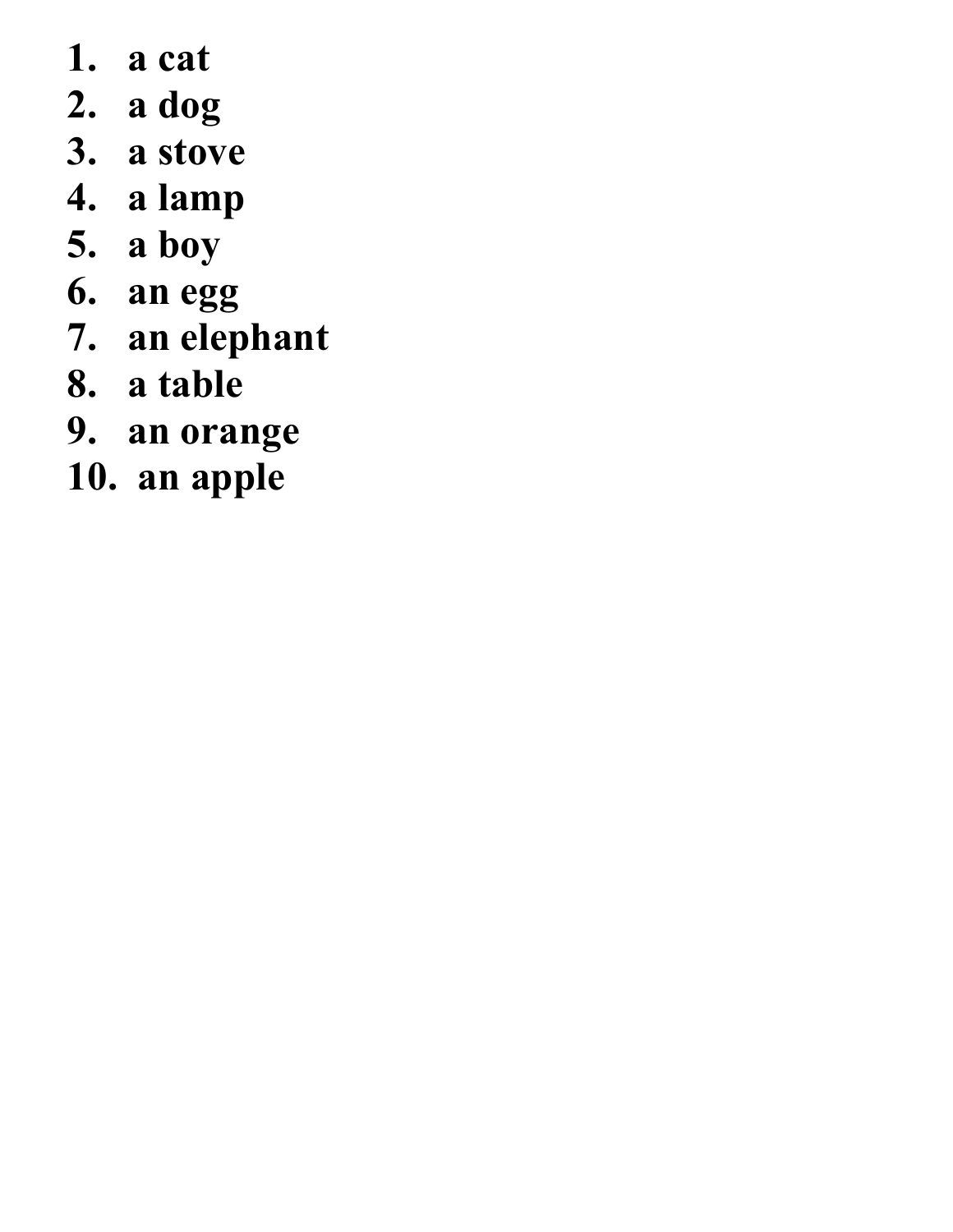## **EJERCICIO 6 - TIEMPO PRESENTE - Traduce:**

- **1. yo como 8. yo vivo**
- **2. tu comes 9. tu vives**
- **3. el come 10. ella vive**
- **4. ella come 11. el vive**
- **5. nosotros comemos 12. nosotros vivimos**
- **6. ustedes comen 13. ustedes viven**
- **7. ellos comen 14. ellos viven**

## **RESPUESTAS EJERCICIO 6 - TIEMPO PRESENTE DE LOS VERBOS**

- **1. I eat 8. I live.**
- **2. You eat. 9. You live.**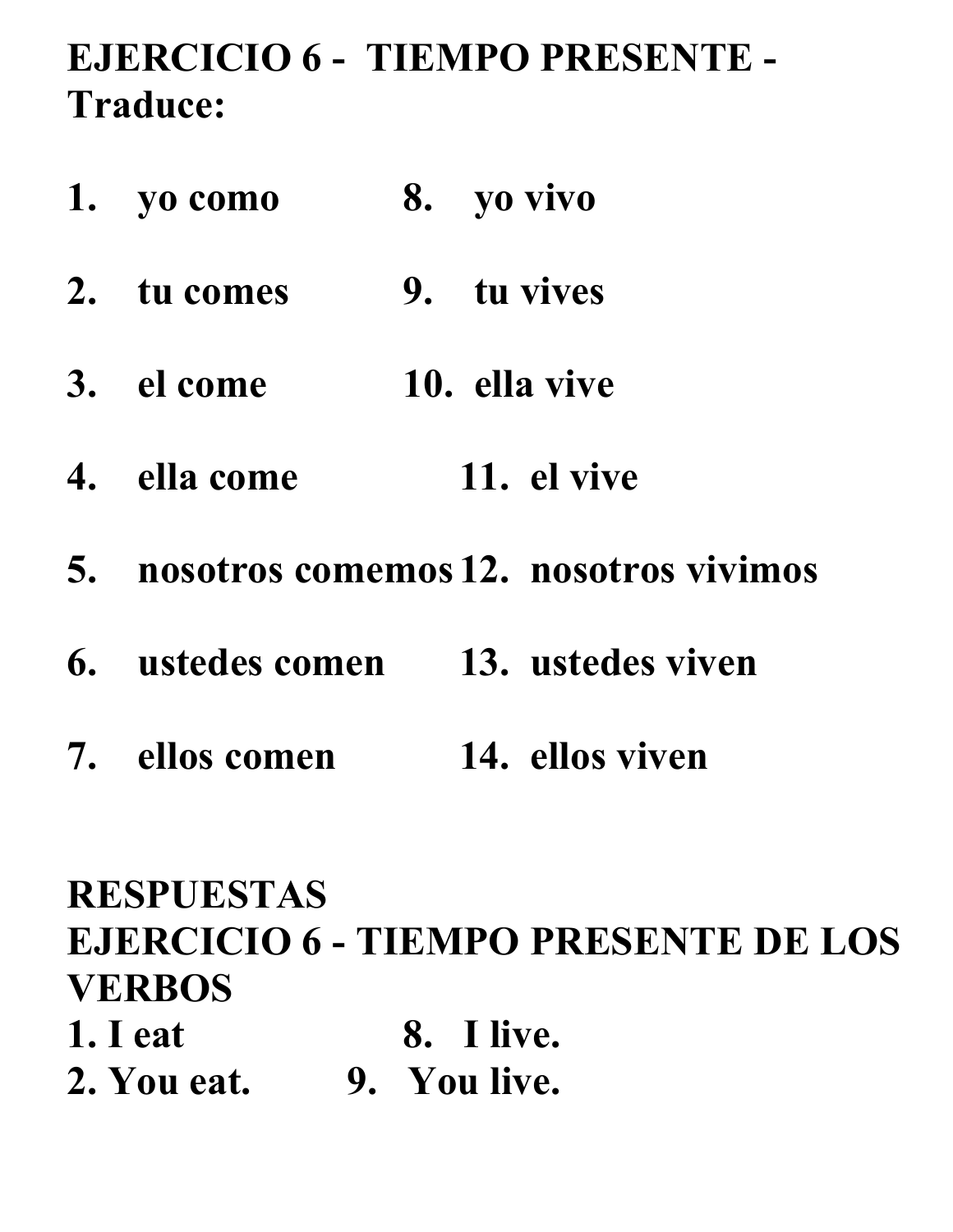- **3. He eats. 10. She lives.**
	-
- **4. She eats. 11. He lives.**
- 
- **5. We eat. 12. We live.**
- **6. You eat. 13. You live.**
- 
- 
- **7. they eat. 14. they live.**

**EJERCICIO 7 - ¿Cuando agrega un s? Encierre los sujetos que van con los verbos que necesitan el \_\_s:**

| he          | <b>we</b> | dog |
|-------------|-----------|-----|
|             | she       | you |
| <b>Mary</b> | they      | it  |

**RESPUESTAS - EJERCICIO 7 Agrega un "s"a: he she dog Mary it**

**EJERCICIO 8 - Traduce los enunciados: 1. Yo vivo en Mexico.**

**2. El come pollo**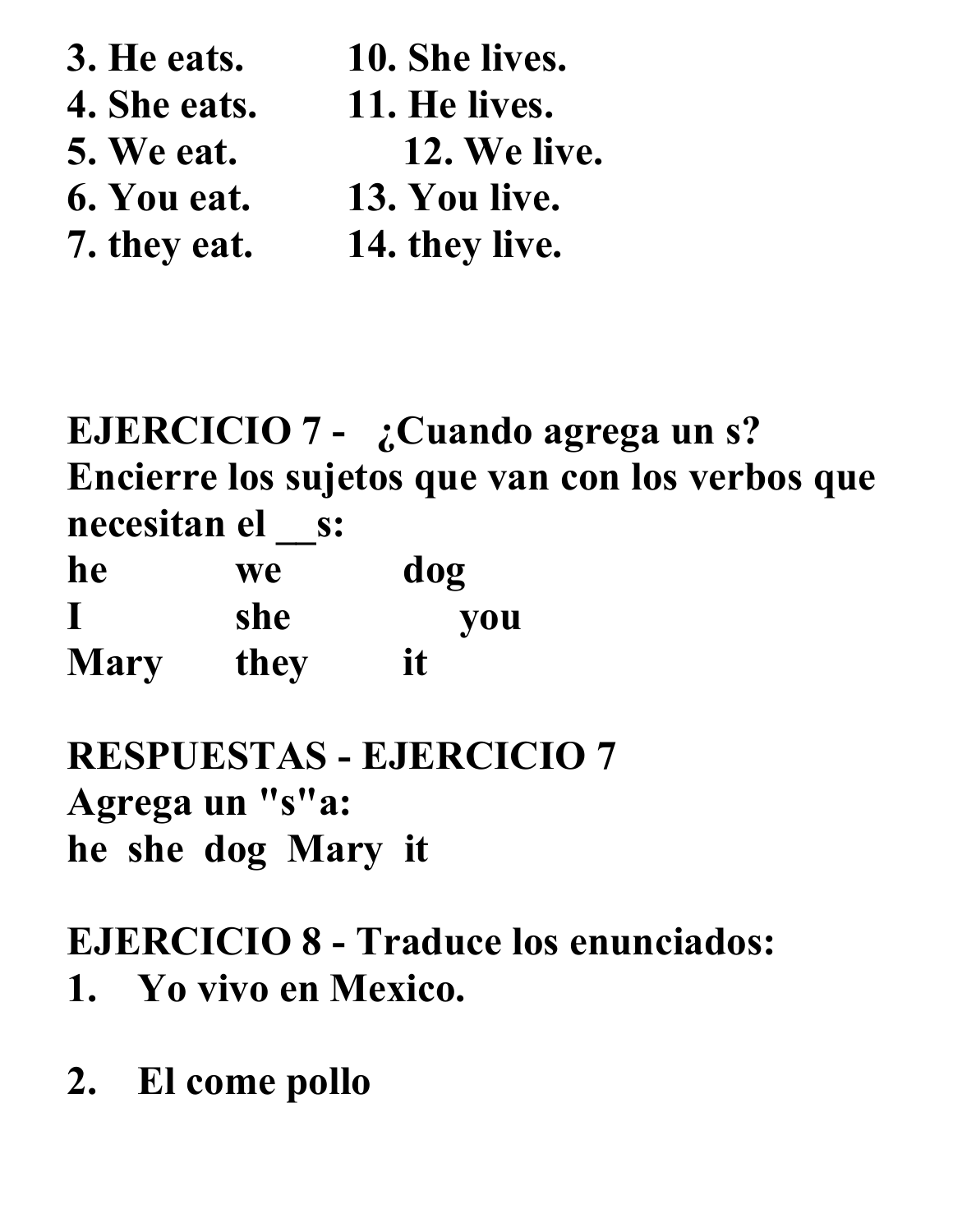- **3. Nosotros hablamos inglés.**
- **4. Ella vive aqui.**
- **5. Tu comes con cuchara.**
- **6. El perro come tacos.**
- **7. Los niños juegan con pelota.**
- **8. Los estudiantes estudian inglés.**
- **9. El gato come ratones.**
- **10. Ella escribe en inglés.**

#### **RESPUESTAS EJERCICIO 8**

## **Las traducciones:**

- **1. I live in Mexico.**
- **2. He eats chicken.**
- **3. We speak English.**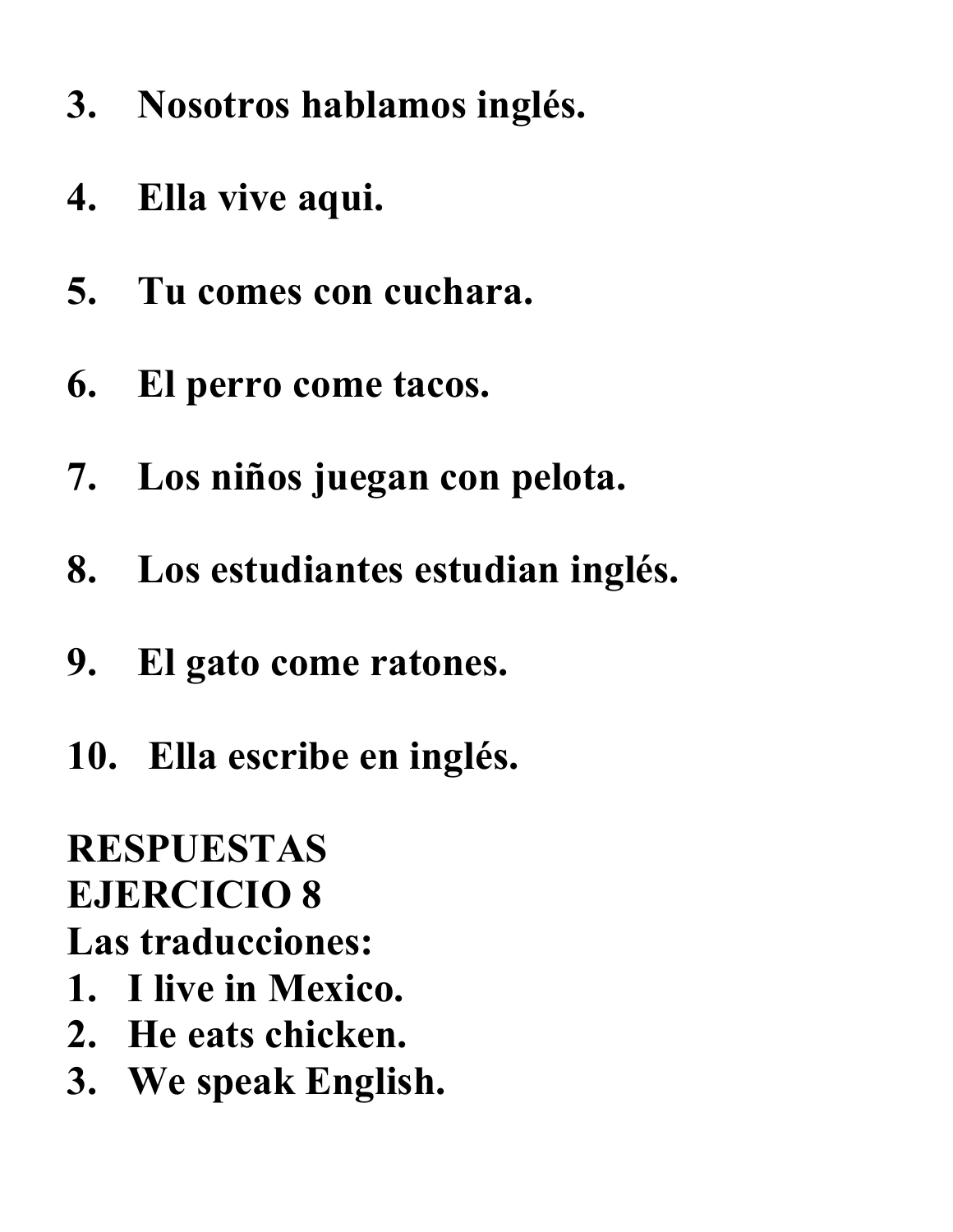- **4. She lives here.**
- **5. You eat with a spoon.**
- **6. The dog eats tacos.**
- **7. The children play with a ball**
- **8. The students study English.**
- **9. The cat eats mice.**
- **10. She writes in English.**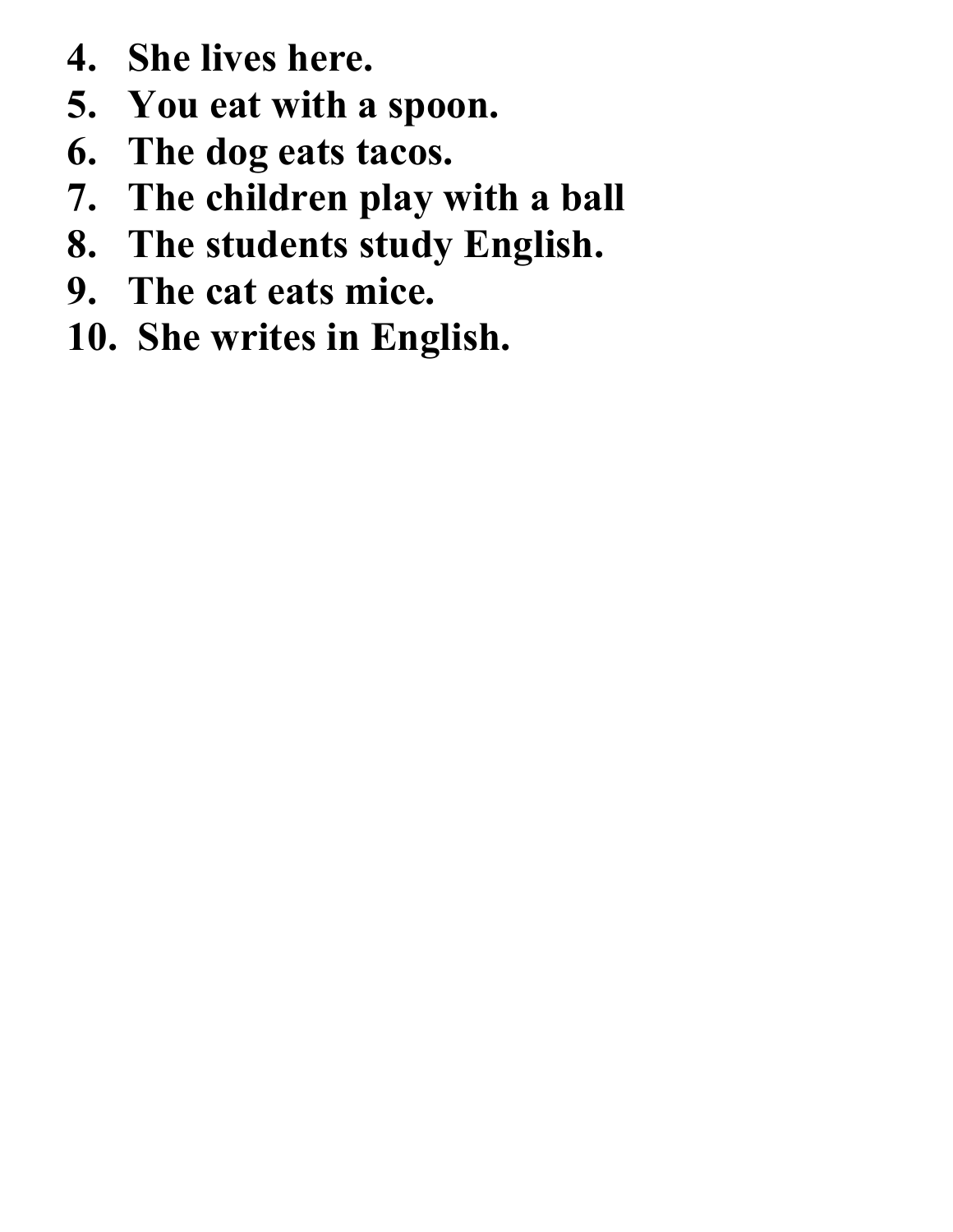## **EJERCICIO 9: Cambia a preguntas:**

| 1. I am a student $= Am I$ a student? |
|---------------------------------------|
| 2. He is a good carpenter. -?         |
| 3. We are in Mexico?                  |
| 4. They are friends?                  |
| 5. She is a teacher?                  |
| 6. I am in San Diego?                 |
| 7. You are a good friend.             |
| 8. You are very good students.        |
| 9. It is a dog.                       |
| 10. He is a cook in the restaurant.   |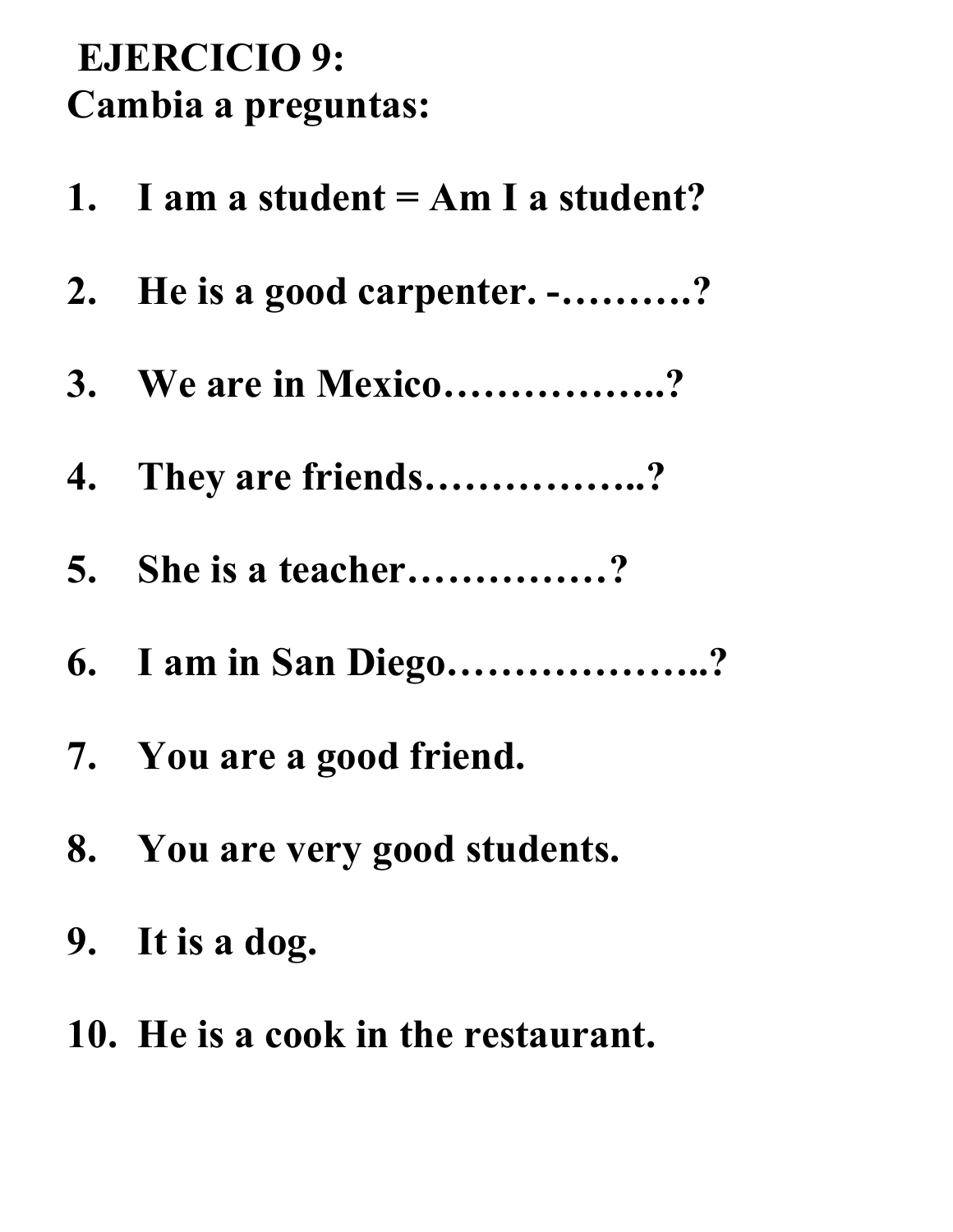## **RESPUESTAS EJERCICIO 9 - TO BE**

- **1. Am I a student?**
- **2. Is he a good carpenter?**
- **3. Are we in Mexico?**
- **4. Are they friends?**
- **5. Is she a teacher?**
- **6. Am I in San Diego?**
- **7. Are you a good friend?**
- **8. Are you very good students?**
- **9. Is it a dog?**
- **10. Is he a cook in the restaurant?**

# **Ejercicio 10: Cambia a preguntas: Ejemplo:**

**The girl whistles. =Does the girl whistle?**

- **1. The dog eats bones.**
- **2. We study English.**
- **3. I drive a car.**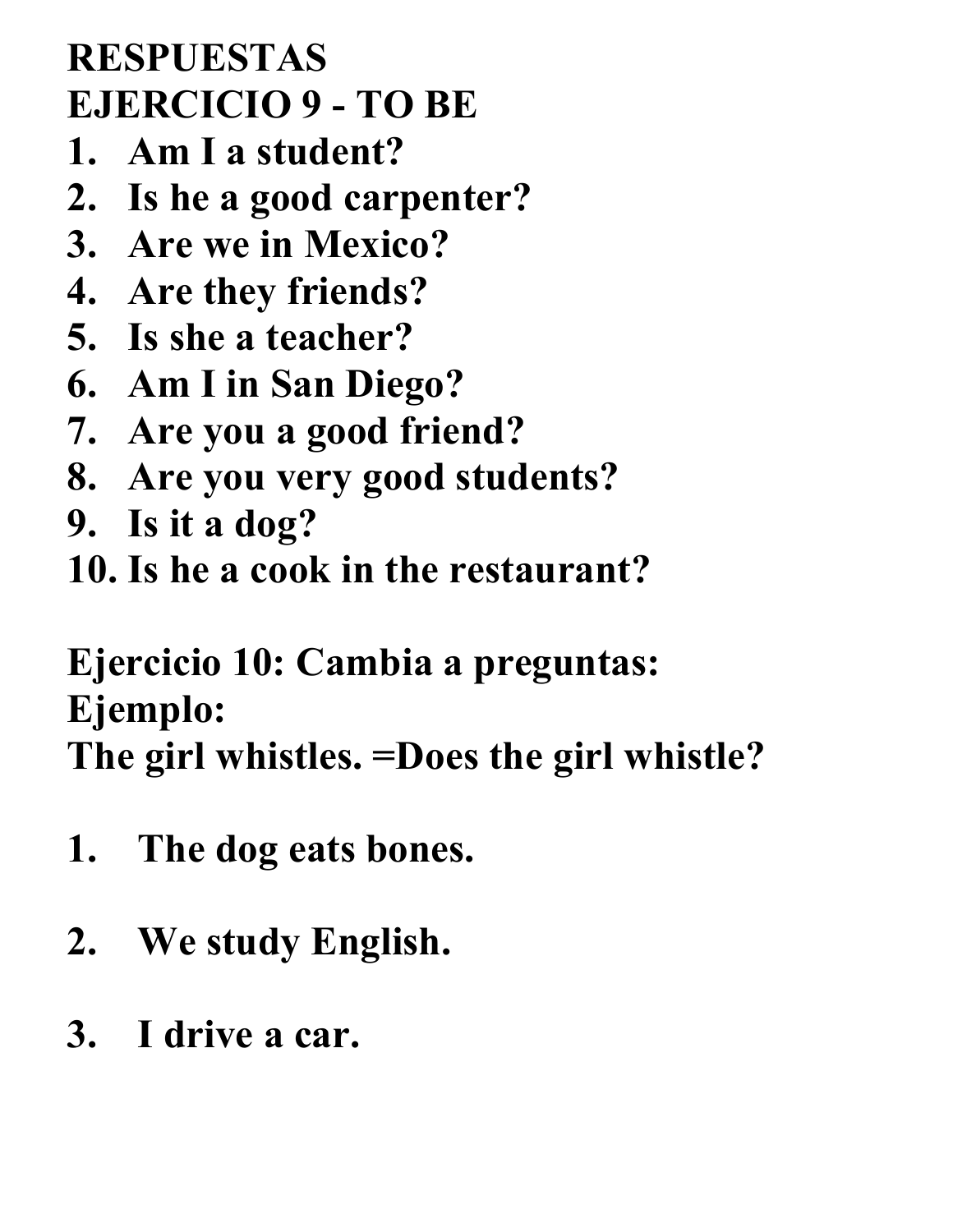- **4. Jose eats lobster.**
- **5. Maria works today.**
- **6. The dogs run in the street.**
- **7. The cats sleep on the sofa.**
- **8. The boys play soccer.**
- **9. The students study today.**
- **10. The teacher writes on the blackboard.**

**Nota: "Do" es un verbo. Cuando lo usamos con otro verbo (como para preguntas), es un verbo auxiliar. Pero solo es un verbo principal que significa "hacer."**

**RESPUESTAS EJERCICIO 10 PREGUNTAS - DO y DOES 1. Does the dog eat bones?**